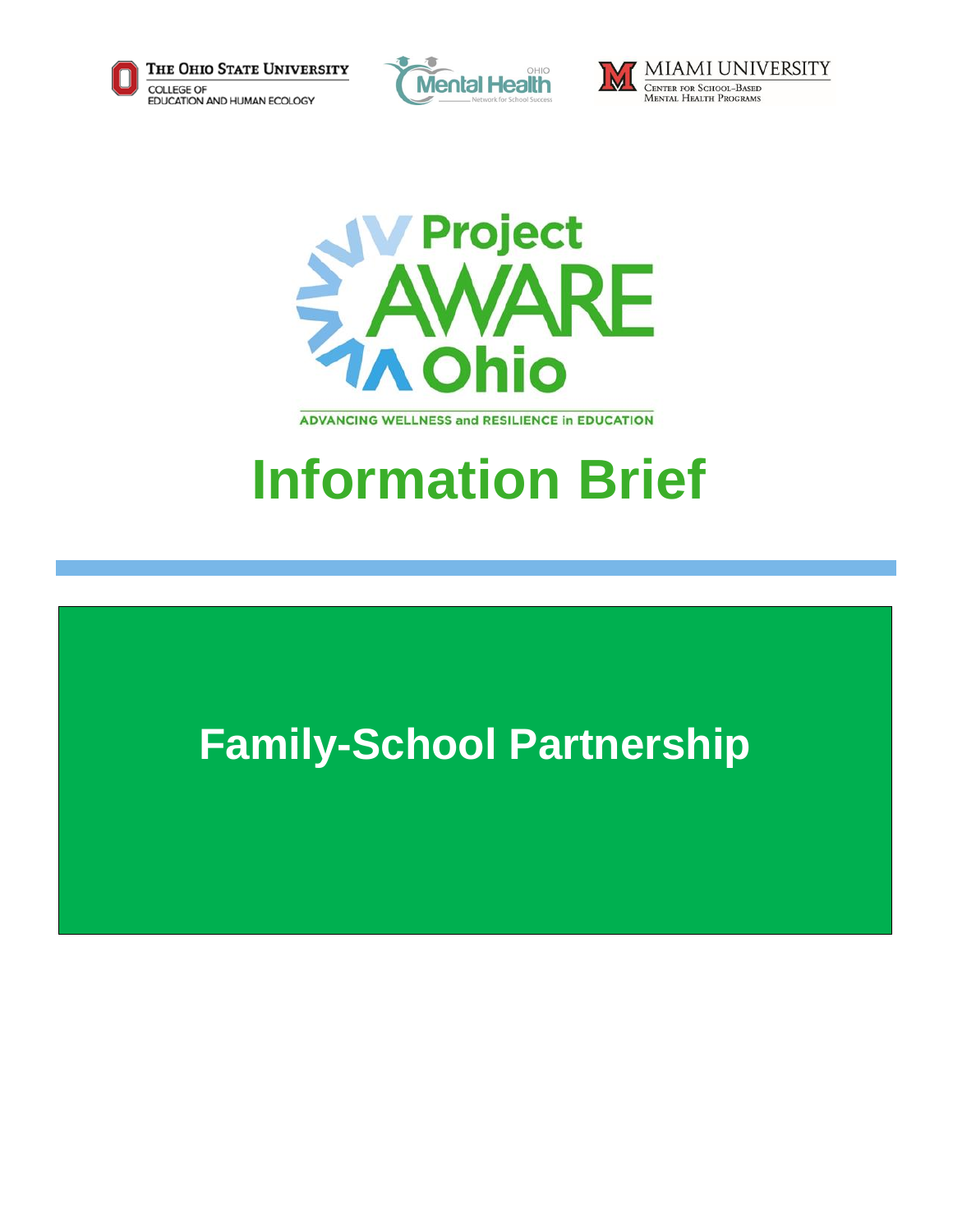### **Family Engagement: Building School-Family Partnerships for Behavioral and Mental Health**

"Family engagement refers to the systematic inclusion of families in activities and programs that promote children's development, learning, and wellness, including in the planning, development, and evaluation of such activities, programs, and systems."

Source: *[Health and Human](https://www2.ed.gov/about/inits/ed/earlylearning/files/policy-statement-on-family-engagement.pdf)  [Services and Education](https://www2.ed.gov/about/inits/ed/earlylearning/files/policy-statement-on-family-engagement.pdf) [Policy Statement on Family](https://www2.ed.gov/about/inits/ed/earlylearning/files/policy-statement-on-family-engagement.pdf)  [Engagement From the Early](https://www2.ed.gov/about/inits/ed/earlylearning/files/policy-statement-on-family-engagement.pdf)  [Years to the Early Grades](https://www2.ed.gov/about/inits/ed/earlylearning/files/policy-statement-on-family-engagement.pdf)*



The **goals of family-school partnerships** have shifted over time, moving away from a focus on families supplementing school supports, compliance with federal or state requirements, and infrequent events, meetings and communication. Family-school partnerships are now recognized as critical to student achievement and well-being, contributing to educator work satisfaction and school climate (Gorski, 2013). But not all efforts to partner with families are

equally impactful and lead to these positive results. Traditional parent involvement activities such as fundraisers and family nights are often ineffective strategies for increasing student achievement or positive behavior (Mapp, Henderson, & Hill, 2014).

**What does effective family engagement that leads to positive outcomes for children and teens look like?** We have learned from several decades of research that systematic collaboration with families based on strong personal relationships are the most impactful. By systematic, we mean intentional strategies that are

Partnerships of parents and professionals provide children with the adult supports they need to grow and face the challenges of learning and life.

sustained over time and are aligned with the learning and developmental needs of children. When professionals take partnerships with families seriously, they plan together with families, listen to families and partner with families in respectful and cultural-honoring ways. Partnerships provide children with the adult supports they need to grow and face the challenges of learning and life. These relationships are not seen as supplemental but are critical to a child's learning and healthy development.

THE OHIO STATE UNIVERSITY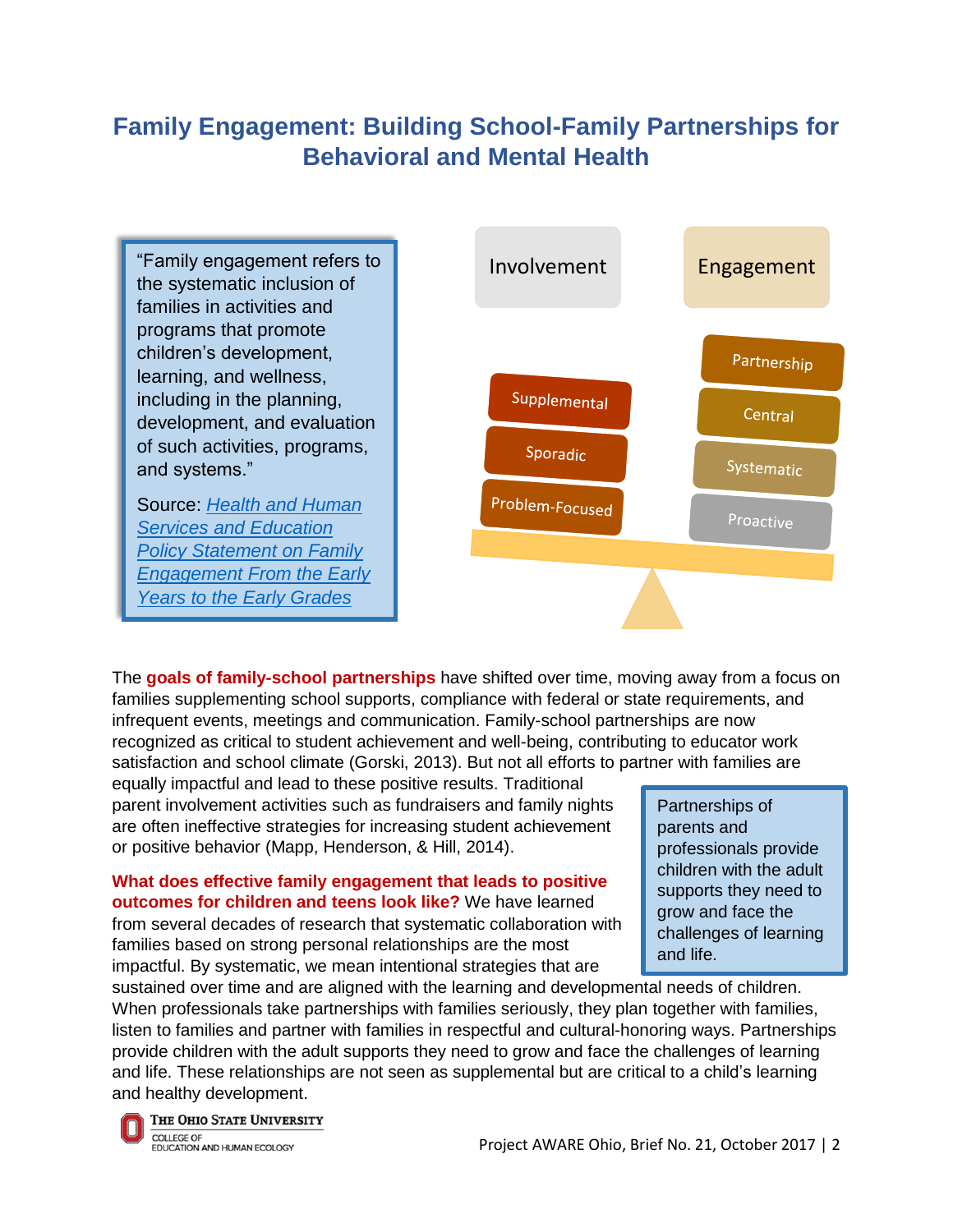#### **Research Supported Practices and What Professionals Can Do**

What is the difference between a meeting with parents that builds a partnership and one that does not? Why are some teachers and practitioners able to reach ALL families while others struggle? The following nine principles offer points of reflection for improving your approach to partnering with families.

**1.** *Start Early.* Effective strategies for partnering with families are positive and proactive rather than reactive or problem-focused. Beginning in the early years of a child's life, early in the school year or early in the relationship of the parent and professional will set the stage for future interactions. Professionals should initiate communicating *and* listening before there are issues they need to discuss. They should get to know families so that they understand family culture, values and relationships (Galindo & Sheldon, 2011).

*Examine your school or organization's strategies for engaging families and look for opportunities to shift to be more proactive and positive in your early interactions with families.*

*2. Relationships Matter.* The relationship professionals have with families is an important factor in achieving both behavioral and academic outcomes for students. Relationships are built on a strong foundation of communication and respect. The goal of these relationships is trust, but it cannot be accomplished overnight. Professionals must first demonstrate care for a child, respect for a family, professionalism and responsiveness to family concerns. For families who have had negative experiences with educators or other professionals, building positive, trusting relationships is more necessary and requires persistence. Families need to experience teachers and professionals who refrain from blame and demonstrate that they will not give up on the child or family (Bryk, Bender Sebring, Allensworth, Luppescu, & Easton, 2010; Gorski, 2013; Turnbull, Rutherford, Turnbull, & Kyzar, 2009).

*Think of a family for whom it is going to take persistence on your part to build the trust needed to work together for supporting their child. Think of ways you can demonstrate respect, communicate frequently and listen intentionally to the family.*

*3. Understand and Value Families.* Communication between professionals and families is more positive and effective when the professional believes that a family's cultural practices and beliefs are important, the family has strengths, they care for their child and they have expert knowledge about their child. These core beliefs affect what professionals see, hear

*What perceptions and beliefs do you have that are keeping you from valuing and respecting some families? How well do you know the families of the children in your classroom, community or school? What can you do to build your understanding of families' cultures, values, skills and knowledge that will equip you to be more effective in your work?*

and expect when working with families (Johns Hopkins University School of Education, 2015; Lawrence-Lightfoot, 2003).

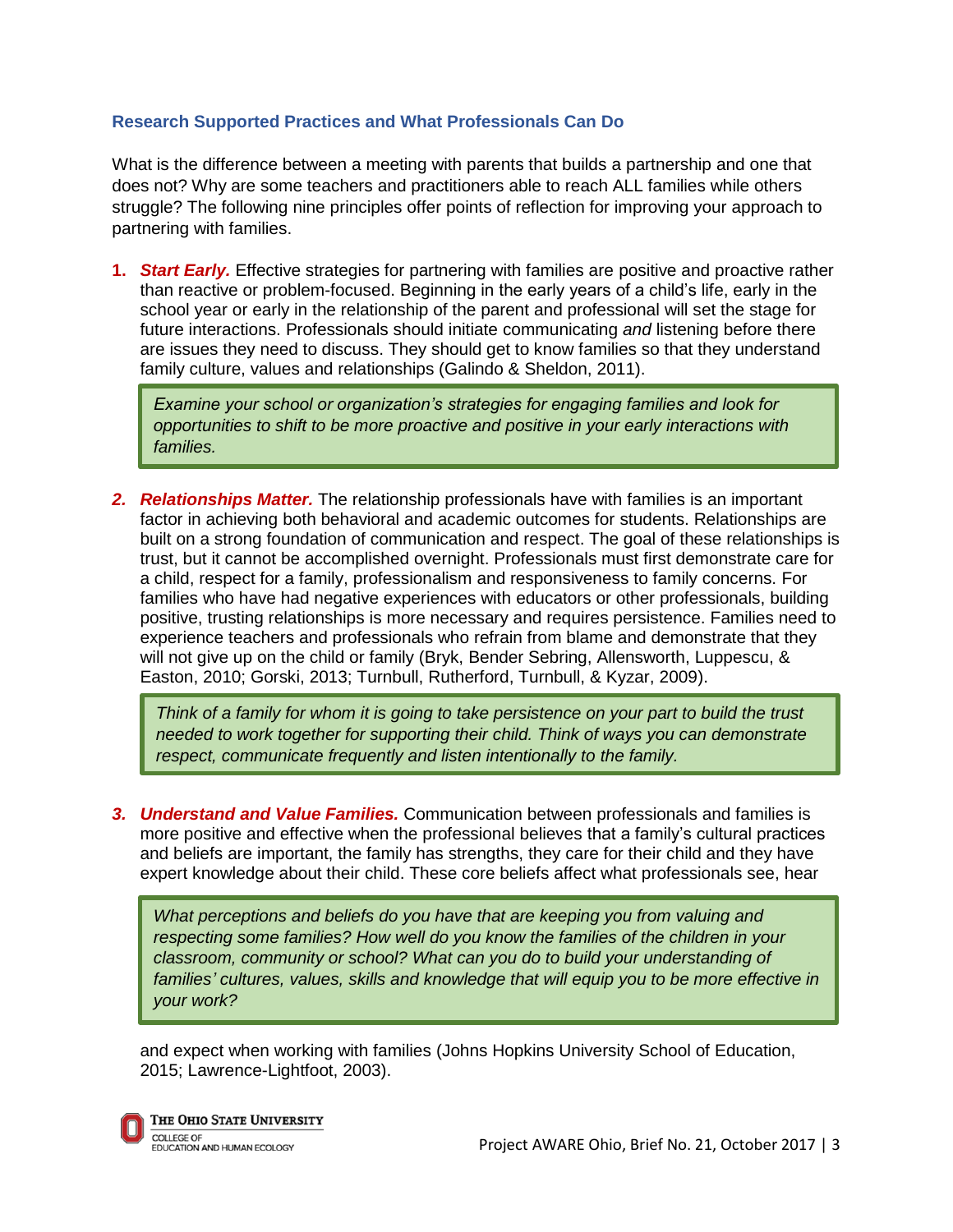*4. Link to Learning.* It can be frustrating to spend time and resources to implement a meeting, resource or activity for families if families do not respond. Furthermore, many of the traditional activities for "parent involvement" do not impact student achievement or behavior. Our response to both of these dilemmas is to guide professionals in planning family engagement activities that are clearly and intentionally linked to supporting outcomes for children. Each communication and event should provide families with a better understanding of how they can support their child's positive behavior and learning (Henderson & Mapp, 2002).

*List all of the current activities your school organization does to engage families. Reflect on each activity and determine if it is clearly building families' knowledge or skills for understanding and supporting their children's behaviors or learning. Think about how you know if the strategy is successful.*

*5. Share Progress.* Studies show that families want information about their children's progress in school and about how they can support their children's learning and positive behavior at home. When parents understand what their children need and how to help, they take action. Even brief phone messages or texts to families about their children's progress can give parents the information they need to help their children improve (Johns Hopkins University School of Education, 2015; Kraft & Dougherty, 2013; Kraft & Rogers, 2015).

*When communicating with families about their children's progress, consider how you can be understandable and non-threatening. Provide information in a regular pattern, in an easily accessible format and in families' home languages.*

*6. Listen and Inform.* Many professionals could generate a long list of ways they send information to families. However, those same professionals would have a difficult time coming up with a list of when and how they listen to families share their ideas, expectations or feedback. Ongoing two-way communication between professionals and families, in which professionals both give information and take in information, has positive effects for children. Families know they have been heard when they see their ideas included in plans, acted on by administrators or implemented by teachers (Epstein et al., 2009; Kraft & Rogers, 2015; Jeynes, 2012).

*Create a list of how you communicate with families. Consider how you can create a culture of listening in your school or agency. When you receive input from families, how do you show families their ideas are included and lead to positive change?*

*7. Expectations.* When families and professionals communicate high, positive expectations to children and teens, they motivate them to hold high expectations for themselves. These high expectations lead to improved behavior and greater effort in school. Professionals should listen to families' expectations for their children and communicate to parents the promise

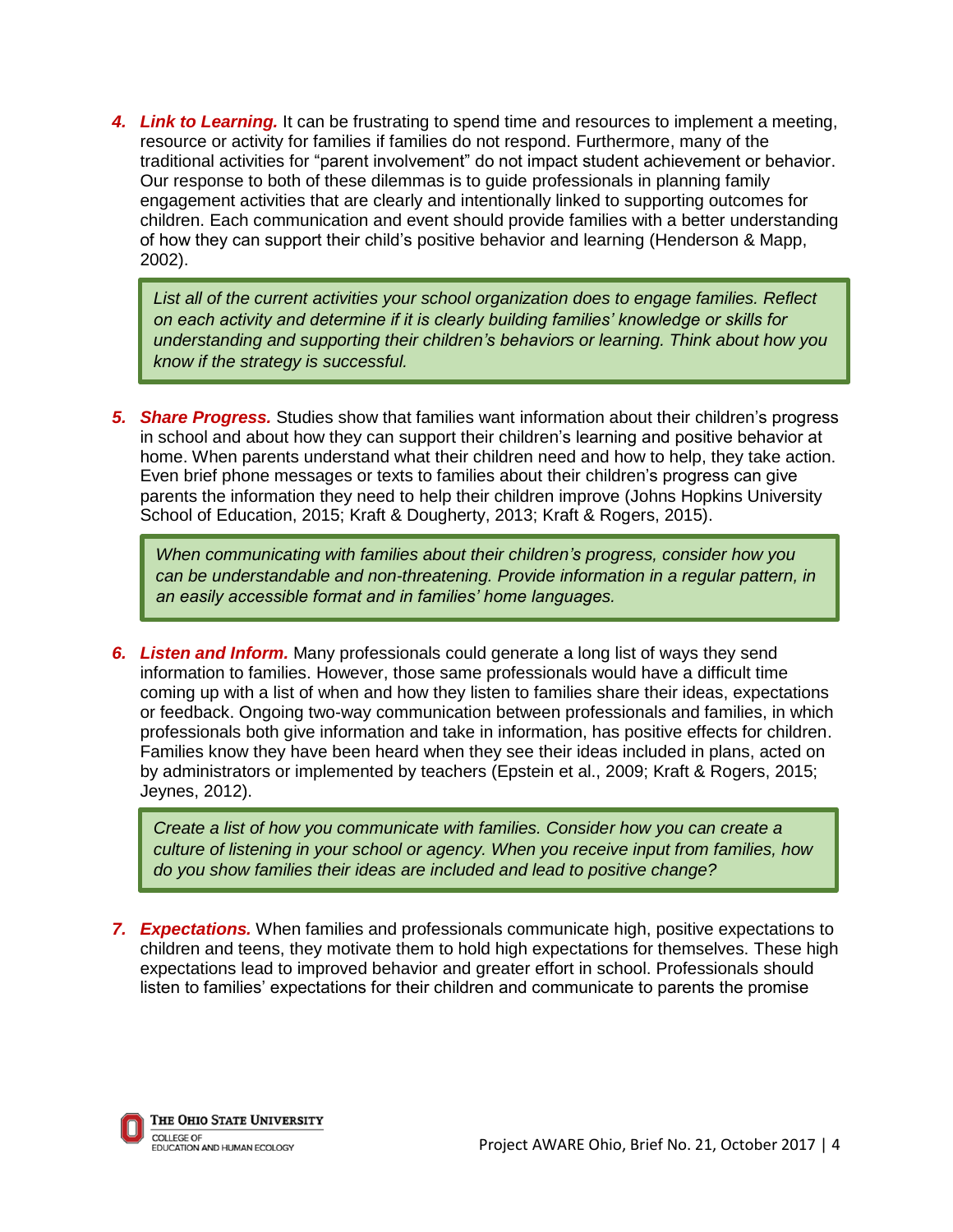they see in the child (Gorski, 2013; Hill & Tyson, 2009; Hoover-Dempsey, Walker, & Sandler, 2005).

*Look for opportunities in communication with families to discuss expectations for learning and behavior for children and teens. Develop a list of shared expectations that both family members and professionals can talk about with children.*

*8. Multiple Opportunities.* Family members who engage with schools to support children and teens bring an unlimited wealth of interests, knowledge and experience. At the same time, families bring challenges, including limited time, differing roles and expectations, and various levels of confidence and desire to interact with professionals. Not all family engagement opportunities are a good fit for every family. Professionals should provide families with multiple ways of communicating, interacting with the school and supporting their child at home (Mapp, Henderson, & Hill, 2014).

*Consider the opportunities for families to partner with your school or organization. Which families are not given access? Are there families for whom communication is not understandable? Are there grandparents, fathers or others who are not welcomed? Are connections with families made outside of the school day and the school building?* 

*9. Persist.* Sustained focus and effort over time by organizations and schools results in more family engagement. High-performing schools cite family engagement as a consistent practice that contributes to their ability to support positive behavior and high achievement for all students. Persistence at the personal level is important too. When professionals continue to communicate and value families, they are able to reach families who have had negative experiences in the past. Relationships, trust and two-way communication take time to cultivate (Gorksi, 2013; MDRC, 2013; SEDL, 2013).

*Does your school or organization have an annual plan of strategies linked to student behavior or learning? What strategies do you use to communicate and develop relationships with families who have had negative experiences or who face barriers to being strong advocates for their children?*

#### **Assumptions Underlying Healthy Family-School Partnerships**



Our core beliefs about families affect how well we can form partnerships. Take some time to reflect on what you believe about the families of kids you work with. Which of these core beliefs do you share, and which are you working to develop?

- $\Box$  All families have strengths to build upon.
- $\Box$  The best environment for children to learn and grow is when schools and families are partners.
- $\Box$  It is the responsibility of educators to initiate and build family-school partnerships.
- $\Box$  School leaders must set the expectation for the school building.
- $\Box$  Systemic changes that build parent engagement over time yield the strongest results.
- $\Box$  Family partnerships benefit students, schools and families preK-16.
- $\Box$  Families want, and can learn, ways to help their children at all ages.



THE OHIO STATE UNIVERSITY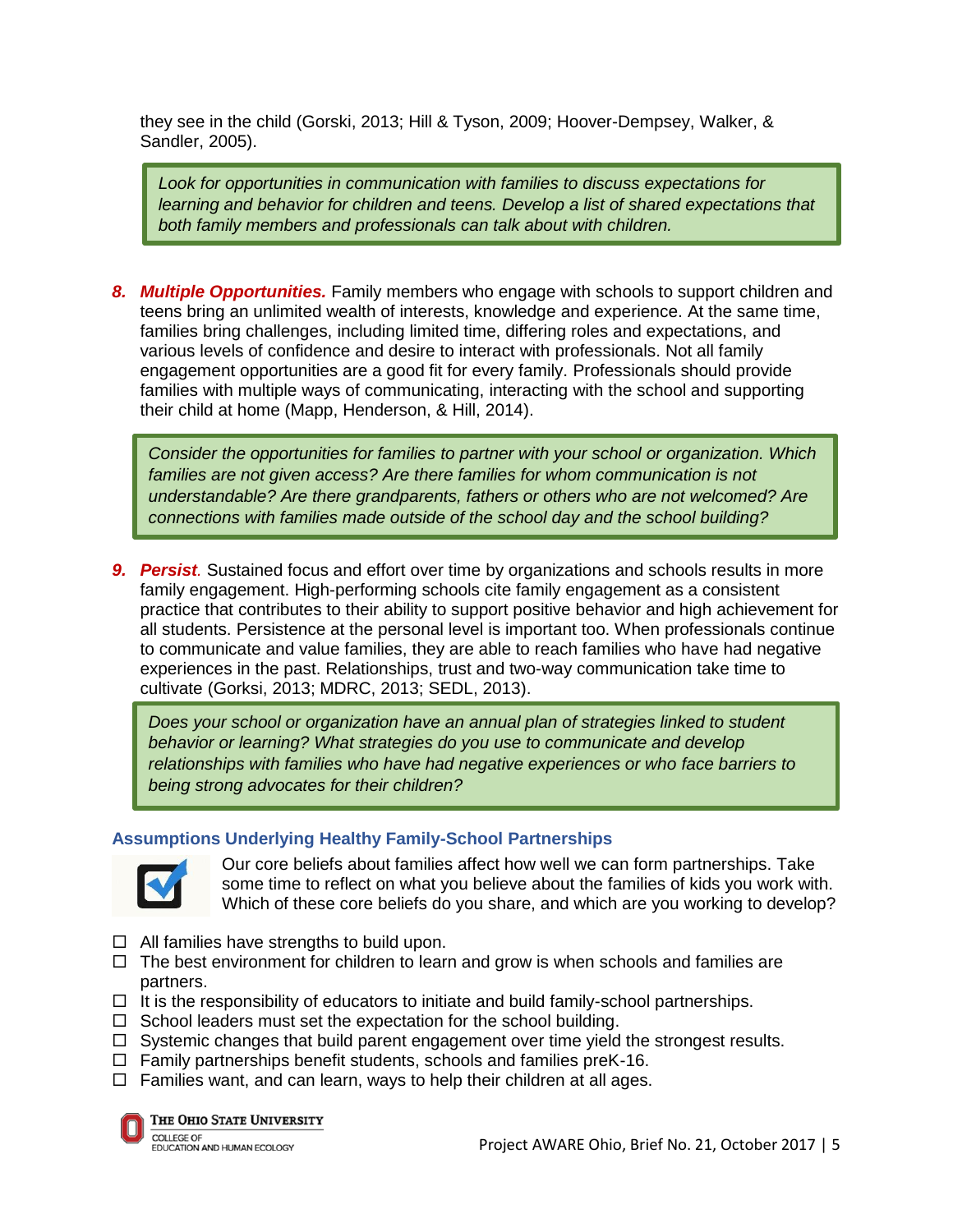#### **A Parent's Perspective**

*January 19, 2017*

#### *Dear educators,*

*This is what I wish you could know:*

*We, as parents, need you. We've all heard the expression "It takes a village to raise a child." We definitely cannot do the best for our children on our own. You see our children for as much of the day as we do and sometimes even more. We count on you to be our eyes to see their actions, their strengths and their weaknesses while they are in your care. You see them in different surroundings than we do. For example, in kids with anxiety, you see them out of their 'safe' zone at home.*

*Your experience is invaluable; you see hundreds of kids pass by. I believe you are able to pick out behaviors that are not acceptable or age appropriate that we have just become used to. Conversely, you can comfort our over-concerned parent hearts with, "They're doing okay. Most kids their age haven't gotten that figured out yet."*

*On the other hand, we really need you to work with us as a team. We are experts on our own children. We have seen their varied reactions to many different types of situations, usually since the day they were born. We have a sense for those things that make them unique and their vulnerabilities. We need you to listen to our concerns and ideas without an "I know better" attitude (even if perhaps you do). I'm sure you appreciate the same cooperation from us.* 

*I know you have a crazy workload and huge hearts or you wouldn't be in this profession. Without increasing your burden, please know that we can't do without your input. I appreciate being able to communicate to you at the beginning of the year, "My child has some issues with this or that, could you let me know how they are handling school." I hope you don't mind if we check in once in a while and say, "How are they doing? Have you noticed any \_\_\_\_\_\_ recently?" We are glad when you touch base with us sometimes and say, "I have noticed that your child has been \_\_\_\_\_ lately." We need (and want) to work together with you, and if you don't tell us, we may never know what is going on with our children in your world. Together, we can figure out a better way to address any issues.*

*Sometimes we may not agree there is a problem or what the root of it is. Sometimes we may not agree on the suggested solution. But with our combined expertise and care for the child, we will surely be able to work together for the child's best development.* 

*Thanks for all you do for our children!*

*Becky* 

*(Ohio Parent)*

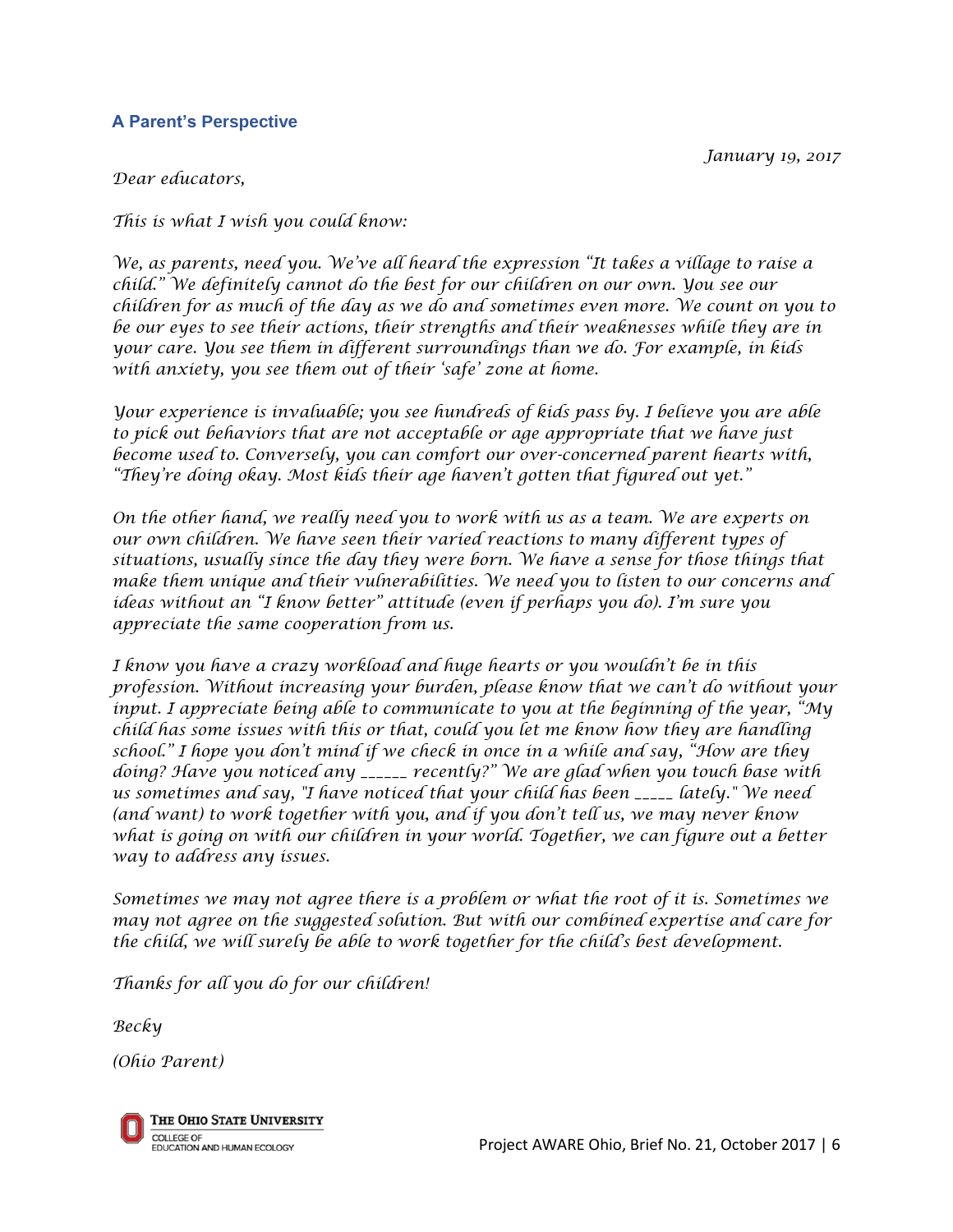#### **Professional Roles**

Different professionals can take on different responsibilities for engaging families. Here are opportunities for you based on the role you play in your school or organization.

| <b>Organizational Leaders &amp; Principals can:</b> |                                                               | <b>Direct Service Providers/Teachers can:</b>              |
|-----------------------------------------------------|---------------------------------------------------------------|------------------------------------------------------------|
|                                                     | Make family partnerships a priority. Put family               | Listen. Ask families what they think is best               |
|                                                     | engagement at the top of meeting agendas.                     | for their children and for feedback on the                 |
| $\bullet$                                           | Establish expectations and processes for                      | school or organizations that work with their               |
|                                                     | teachers and personnel to listen to families as               | children.                                                  |
|                                                     | well as informing families (e.g., conferences                 | Develop your own growth mindset about<br>$\bullet$         |
|                                                     | or IEP meetings that prioritize parent input).                | families and your ability to work with all                 |
| $\bullet$                                           | Review current practices (e.g., Parent                        | families.                                                  |
|                                                     | Teacher Organizations) and evaluate how                       | Work to establish a trusting, respectful<br>$\bullet$      |
|                                                     | related they are to school improvement goals.                 | relationship and sustain it for the entire time            |
|                                                     | Find a way to link the work of your PTOs and                  | a family has a child or multiple children in               |
|                                                     | other parent organizations with the learning                  | school or receiving services. It is better to              |
|                                                     | and climate goals of the school.                              | take the time to do this up front; otherwise,              |
| $\bullet$                                           | Coach staff in how to work with families one-                 | your work may miss the opportunity to                      |
|                                                     | on-one and model what it looks like to                        | prevent issues.                                            |
|                                                     | welcome and care about families.                              | Shadow other professionals with experience<br>$\bullet$    |
| $\bullet$                                           | Create policies that encourage staff/teachers                 | working with populations with which you are                |
|                                                     | to work one-on-one with family members on a                   | less familiar.                                             |
|                                                     | regular basis to build trusting, respectful                   | Normalize experiences families are having<br>$\bullet$     |
|                                                     | relationships.                                                | whenever possible, and stay positive.                      |
| $\bullet$                                           | Provide staff with time and a process to                      | Coordinate with other teachers or providers<br>$\bullet$   |
|                                                     | consider the strengths and concerns of each                   | to reduce the burden on families with                      |
|                                                     | family, and encourage them to learn about                     | multiple children to drive to and from                     |
|                                                     | the family's cultural background and their                    | services/meetings.                                         |
|                                                     | personal understanding of their child's                       | Acknowledge when things go wrong or not<br>$\bullet$       |
|                                                     | experiences.                                                  | as expected and be transparent about plans                 |
| $\bullet$                                           | Provide positive reinforcement to those who                   | to correct issues.                                         |
|                                                     | demonstrate caring and commitment to                          | Create opportunities for all family members -<br>$\bullet$ |
|                                                     | families.                                                     | fathers, mothers, grandparents, older                      |
| $\bullet$                                           | Provide an evaluation tool for family                         | siblings or others to engage and be                        |
|                                                     | engagement work.<br>Adapt the system to support families with | meaningful partners in ensuring success for<br>children.   |
| $\bullet$                                           | multiple children or individuals with multiple                | Empower family members to be advocates,<br>$\bullet$       |
|                                                     | diagnoses.                                                    | and connect them with other families and                   |
| $\bullet$                                           | Provide informational materials for families on               | support organizations in the community.                    |
|                                                     | their rights and resources for advocating for                 | Give families time to absorb and reflect on<br>$\bullet$   |
|                                                     | their child - especially as it pertains to the                | new information.                                           |
|                                                     | services provided at your organization.                       | Give families choices about how you                        |
|                                                     | Utilize funding and resources for support                     | communicate with them and how they can be                  |
|                                                     | networks for families.                                        | involved in supporting the school and their                |
|                                                     |                                                               | children's education. Studies have shown                   |
|                                                     |                                                               | that regular, short updates about a child's                |
|                                                     |                                                               | progress (e.g., text messages or paper                     |
|                                                     |                                                               | notes) written in an encouraging way are                   |
|                                                     |                                                               | motivators for families (Kraft & Dougherty,                |
|                                                     |                                                               | $2013$ ).                                                  |



L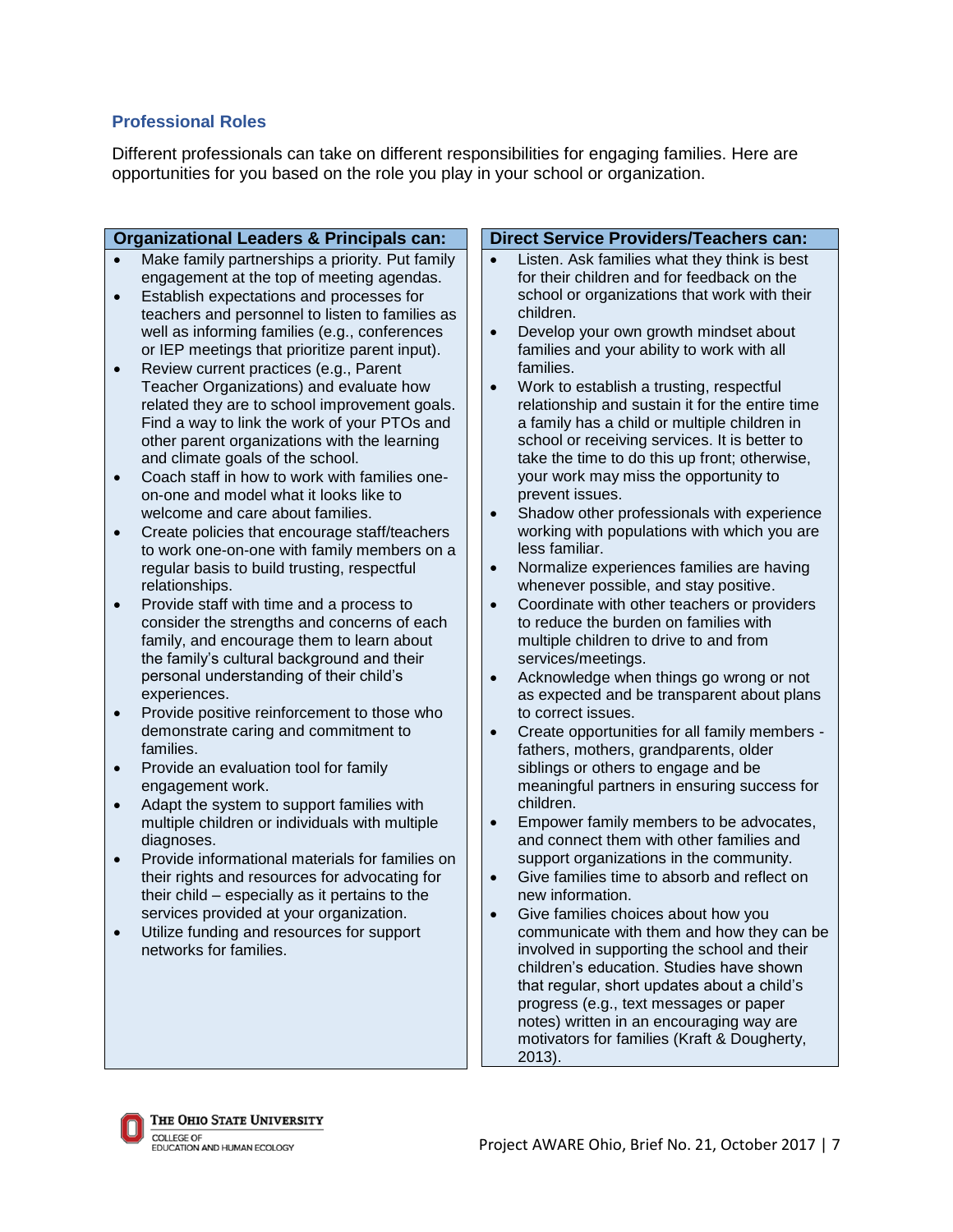#### **Learn More about Family Engagement for Supporting Behavioral and Mental Health**

- **PBIS Family Engagement Rubrics for Tier I and II:**  <http://u.osu.edu/familyschoolpartnerships/pbis/>
- **Interactive Guides to Establishing a Family Engagement Team and Strategic Planning for Engaging All Families:** <https://u.osu.edu/familyschoolpartnerships/documents/>
- **Family Engagement Webinars:** <https://u.osu.edu/familyschoolpartnerships/mh/>
	- $\circ$  Engaging Families to support the mental and behavioral health of children;
	- o What Parents Want Professionals to Know;
	- o Ask a Parent;
	- o Engaging Fathers in their Children's Education.
- **A wide variety or resources for families and professionals can be found through your regional Ohio Department of Education state support team:** <http://education.ohio.gov/Topics/School-Improvement/State-Support-Teams>
- **Connect with a local National Alliance on Mental Illness (NAMI) Representative, and learn about the NAMI Parent Advocacy Connection:** [http://www.namiohio.org/mental\\_health\\_programs/parent\\_advocacy](http://www.namiohio.org/mental_health_programs/parent_advocacy)
- **NAMI Booklets for purchase:** [www.nami.org](http://www.nami.org/)
	- o A Family Guide to Mental Health: What You Need to Know
	- o A Family Guide: What Families Need to Know about Adolescent Depression
	- o Parents and Teachers as Allies: Recognizing Early-onset Mental Illness in Children and Adolescents
- **NAMI Brochures:** Available from the NAMI Ohio office or a local NAMI affiliate
	- $\circ$  Ending the Silence: An interactive presentation that helps teens to learn about the warning signs of mental health conditions, as well as what steps they should take to find support for themselves or their friends.
	- o Parents and Teachers as Allies: An In-Service Presentation for School Personnel.
- **For information about meaningfully engaging fathers: Contact Ohio Commission on Fatherhood:** [http://fatherhood.ohio.gov/.](http://fatherhood.ohio.gov/)
- **For more information or support for building partnerships with families:** Contact Barbara Boone at [boone.32@osu.edu](mailto:boone.32@osu.edu) or [https://u.osu.edu/familyschoolpartnerships/.](https://u.osu.edu/familyschoolpartnerships/)